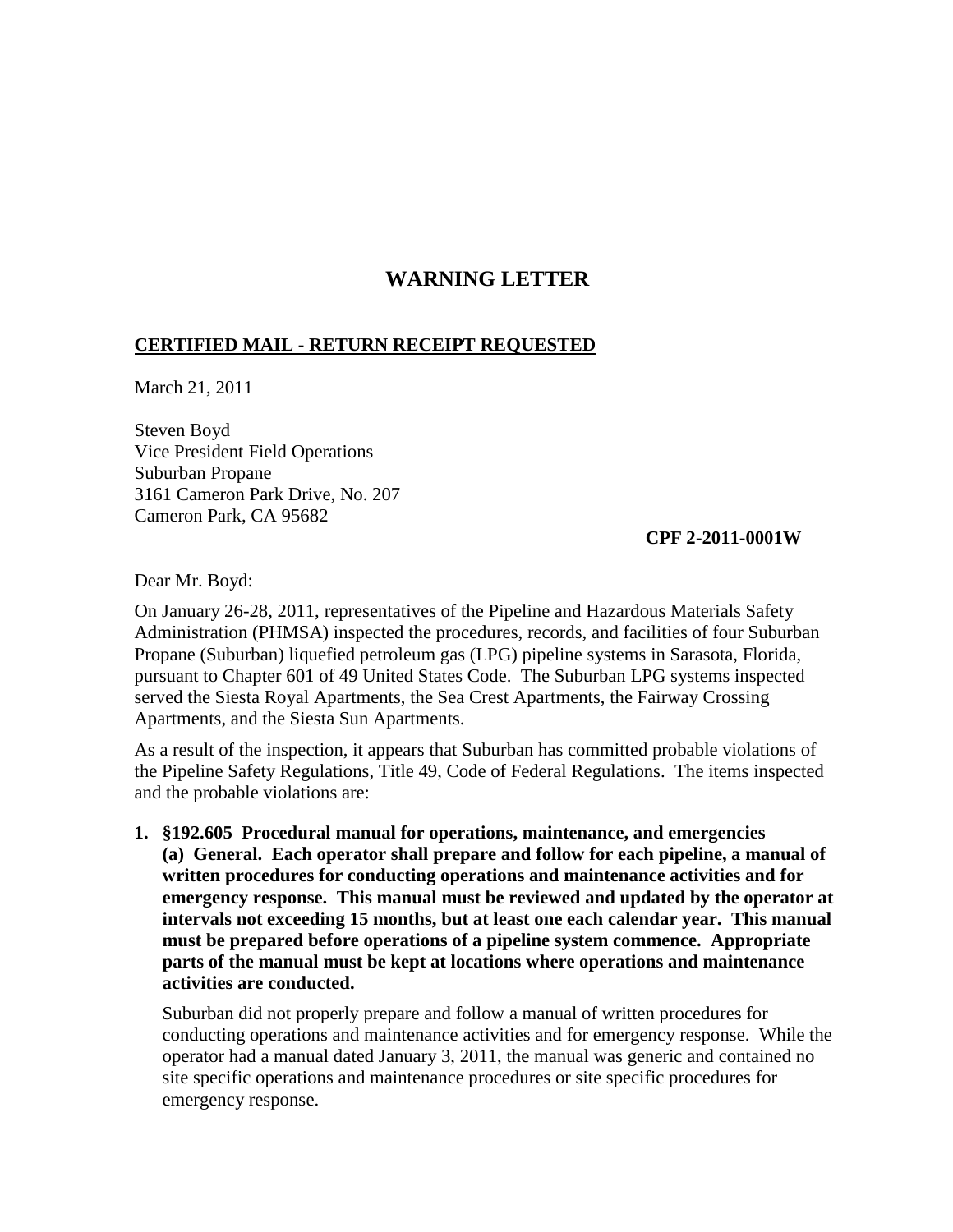**2. §192.465 External corrosion control: Monitoring.**

# **(a) Each pipeline that is under cathodic protection must be tested at least once each calendar year, but with intervals not exceeding 15 months, to determine whether the cathodic protection meets the requirements of §192.463.**

Suburban did not test each of its pipelines under cathodic protection in calendar years 2009 and 2010. A review of Suburban's cathodic protection records revealed sporadic and incomplete cathodic protection monitoring. The only cathodic protection monitoring tests found in the records for 2009 and 2010 were the December17, 2009, tests at the Siesta Royal Apartments and the December 16, 2009, tests performed at the Fairway Crossing Apartments.

# **3. §192.465 External corrosion control: Monitoring. .... (d) Each operator shall take prompt remedial action to correct any deficiencies indicated by the monitoring.**

Suburban did not take prompt remedial actions to correct deficiencies, i.e. unsatisfactory levels of cathodic protection indicated by low<sup>[1](#page-1-0)</sup> pipe-to-soil (p/s) readings, found during cathodic protection surveys conducted in June 2008 and in December 2009 at the Siesta Royal Apartments.

- − The June 2008 p/s readings were taken along the pipeline at 20-foot intervals starting at the 1,000 gallon tank location and ending at the 500 gallon tank location. Most of the June 2008 p/s readings were in the range of -15*mV* to -515*mV*.
- The December 2009 p/s readings were taken along the pipeline at 20-foot intervals starting at Apartment 58 and ending at the laundry facility. Most of the p/s readings were in the range of -9*mV* to -520*mV*.

Suburban did not take prompt remedial actions to correct deficiencies, i.e. unsatisfactory levels of cathodic protection indicated by low p/s readings, found during cathodic protection surveys conducted in June 2008 and in March 2009 at the Siesta Sun Apartments.

- The June 2008 p/s readings were in the range of -15 *mV* to -650 *mV*.
- − The March 2009 p/s readings were in the range of -15 *mV* to -210 *mV*.

During the PHMSA inspection on January 27, 2011, field tests at selected cathodic protection test stations were conducted. These tests revealed low p/s readings as follows:

### Siesta Royal Apartments

- $-762mV$  (unit 51) on the 1<sup>1</sup>/4-inch galvanized steel, dug up
- -123*mV* (unit 57) on the copper tubing riser
- $-598mV$  (unit 28) on the 1<sup>1</sup>/4-inch galvanized steel, dug up

<span id="page-1-0"></span><sup>&</sup>lt;sup>1</sup> The criteria for cathodic protection are contained in 49 CFR Part 192, Appendix D. The criteria being referenced in this letter is negative (cathodic) voltage of at least 850*mV* with reference to a saturated coppercopper sulfate half cell with protective current applied. Accordingly, a "low" p/s reading is a reading less negative than 850*mV*.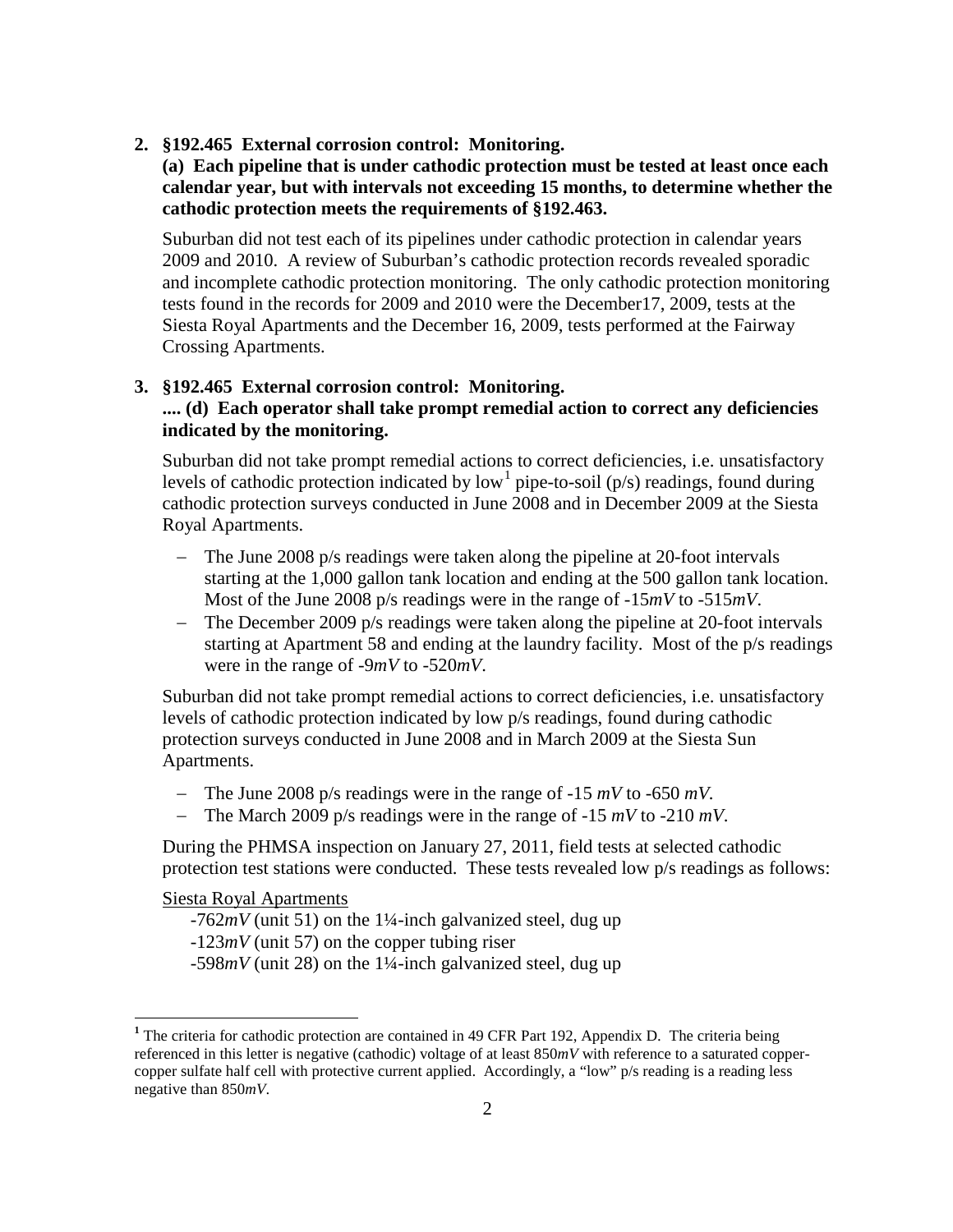Siesta Sun Apartments

-723*mV* (unit 7) on the 1¼-inch galvanized steel, exposed -182*mV* (unit 1) on the copper tubing riser (insulated from main line) -048*mV* (unit 7) on the copper tubing riser (insulated from main line)

Fairway Crossing Apartments

-605*mV* (Apt. A-25) -422*mV* (Tank#4) -708*mV* (Tank#2) -530*mV* (Tank#1)

**4. §192.723 Distribution systems: Leakage surveys.**

**(a) Each operator of a gas distribution system shall conduct periodic leakage surveys in accordance with this section.**

**(b) The type and scope of the leakage control program must be determined by the nature of the operations and the local conditions, but it must meet the following minimum requirements:**

**(1) A leakage survey with leak detector equipment must be conducted in business districts, including tests of the atmosphere in gas, electric, telephone, sewer, and water system manholes, at cracks in pavement and sidewalks, and at other locations providing an opportunity for finding gas leaks, at intervals not exceeding 15 months, but at least once each calendar year.**

Suburban did not conduct periodic leakage surveys with leak detector equipment in business districts along its pipeline system at intervals not exceeding 15 months, but at least once in calendar years 2009 and 2010. That is, Suburban did not provide any records to demonstrate that it had conducted leakage surveys in business districts with leak detector equipment in accordance with the prescribed intervals.

#### **5. §192.723 Distribution systems: Leakage surveys.**

**(a) Each operator of a gas distribution system shall conduct periodic leakage surveys in accordance with this section.**

**(b) The type and scope of the leakage control program must be determined by the nature of the operations and the local conditions, but it must meet the following minimum requirements:**

**... (2) A leakage survey with leak detector equipment must be conducted outside business districts as frequently as necessary, but at least once every 5 calendar years at intervals not exceeding 63 months. However, for cathodically unprotected distribution lines subject to §192.465(e) on which electrical surveys for corrosion are impractical, a leakage survey must be conducted at least once every 3 calendar years at intervals not exceeding 39 months.**

Suburban did not conduct periodic leakage surveys with leak detector equipment outside of business districts along its pipeline system at least once every 5 calendar years and at intervals not exceeding 63 months. That is, Suburban did not provide any records to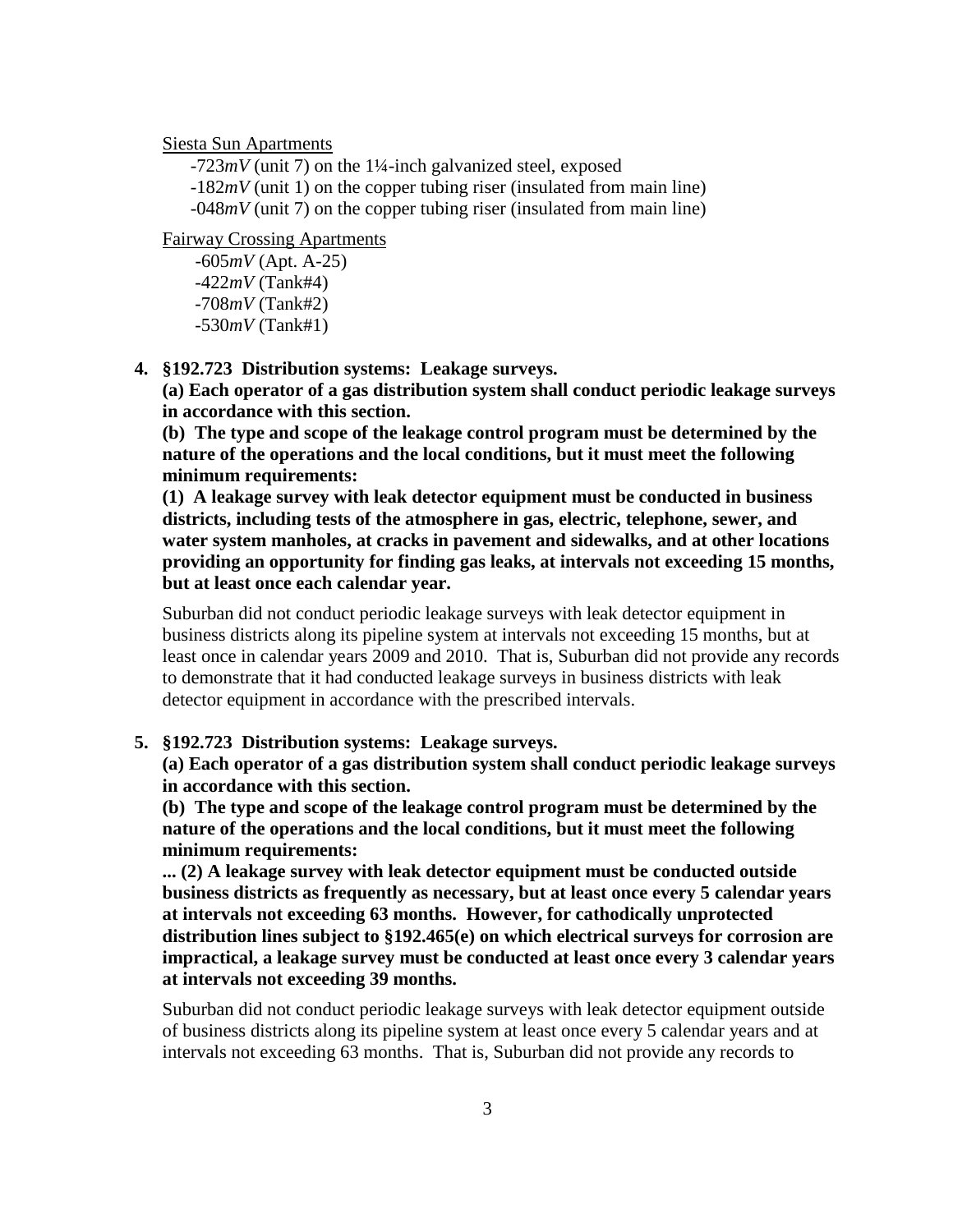demonstrate that it had conducted leakage surveys outside of business districts with leak detector equipment in accordance with the prescribed intervals.

#### **6. §192.747 Valve maintenance: Distribution systems.**

**(a) Each valve, the use of which may be necessary for the safe operation of a distribution system, must be checked and serviced at intervals not exceeding 15 months, but at least once each calendar year.**

**(b) Each operator must take prompt remedial action to correct any valve found inoperable, unless the operator designates an alternative valve**.

Suburban did not check and service each valve in its distribution system that may be necessary for the safe operation of its distribution system in calendar years 2009 and 2010. The last valve inspections shown in Suburban's records were conducted in June 2008 at the Sea Crest Apartments and in December 2009 at the Siesta Royal Apartments and Fairway Crossing Apartments.

- **7. §192.739 Pressure limiting and regulating stations: Inspection and testing. (a) Each pressure limiting station, relief device (except rupture discs), and Pressure regulating station and its equipment must be subjected at intervals not exceeding 15 months, but at least once each calendar year, to inspections and tests to determine that it is–**
	- **(1) In good mechanical condition;**

**(2) Adequate from the standpoint of capacity and reliability of operation for the service in which it is employed;**

**(3) Except as provided in paragraph (b) of this section, set to control or relieve at the correct pressure consistent with the pressure limits of §192.201(a); and**

# **(4) Properly installed and protected from dirt, liquids, or other conditions that might prevent proper operation.**

Suburban had Fisher 64SR regulators installed on 500-gallon and 1,000-gallon underground LPG tanks. These regulators are  $\frac{1}{2}$ -inch in size with a  $\frac{1}{4}$ -inch orifice and have pressure ratings of 250 psig at the inlet and 5-35 psig at the outlet.

Suburban did not to inspect and test these regulators in calendar year 2010; the last inspection was done in December 2009.

Suburban did not provide any records to demonstrate that these regulators were adequate from the standpoint of capacity and reliability of operation for the service in which they are employed.

Suburban did not provide any records to demonstrate that the regulators are set to control or relieve at the correct pressure consistent with the pressure limits of §192.201(a). That is, there were no set points recorded for these regulators and the capacity at the inlet pressure and the capacity at the outlet pressure were not calculated.

#### **8. §192.625 Odorization of gas**

**(a) A combustible gas in a distribution line must contain a natural odorant or be odorized so that at a concentration in air of one-fifth of the lower explosive limit, the**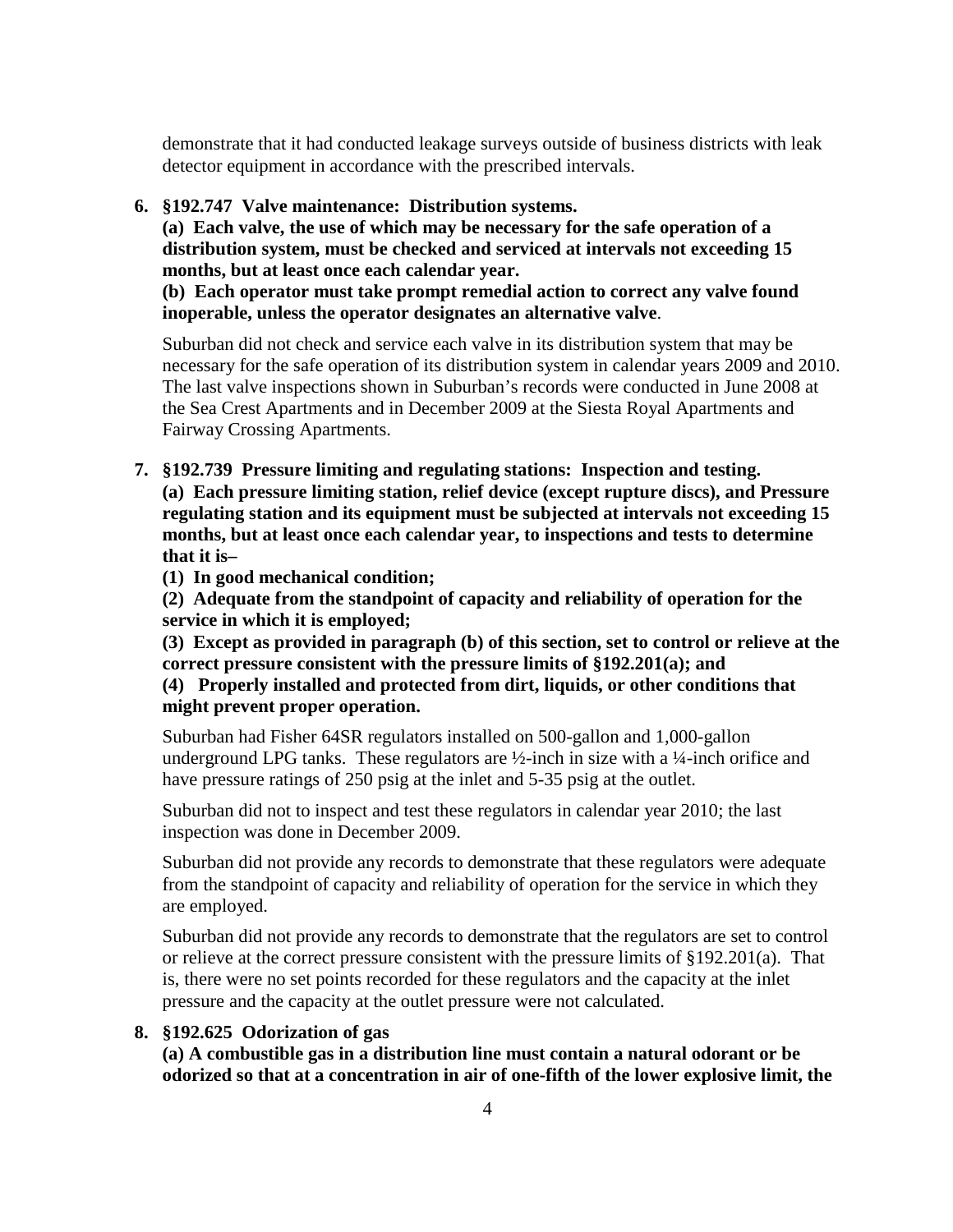**gas is readily detectable by a person with a normal sense of smell.**

**.... (f) To assure the proper concentration of odorant in accordance with this section, each operator must conduct periodic sampling of combustible gases using an instrument capable of determining the percentage of gas in air at which the odor becomes readily detectable.** 

### **(See also NFPA 58, Section 4.2.3, LP- Gas Odorization)**

Suburban did not conduct periodic sampling ("sniff tests") to assure the proper concentration of odorant using an instrument capable of determining the percentage of gas in air at which the odor becomes readily detectable.

#### **9. §192.355 Customer meters and regulators: Protection from damage.**

**.... (c) Pits and vaults. Each pit or vault that houses a customer meter or regulator at a place where vehicular traffic is anticipated must be able to support that traffic. (See also NFPA 59, Section 7.8.1, Protection of Container Accessories)**

Suburban did not protect the vaults in which the regulators are housed from vehicular traffic. These vaults do not appear to be capable of supporting vehicular traffic. Also, the underground LPG tanks were not secured from unauthorized operation, i.e. no locks.

#### **10. §192.491 Corrosion control records.**

**(a) Each operator shall maintain records or maps to show the location of cathodically protected piping, cathodic protection facilities, galvanic anodes, and neighboring structures bonded to the cathodic protection system. Records or maps showing a stated number of anodes, installed in a stated manner or spacing, need not show specific distances to each buried anode.**

**(b) Each record or map required by paragraph (a) of this section must be retained for as long as the pipeline remains in service.**

**(c) Each operator shall maintain a record of each test, survey, or inspection required by this subpart in sufficient detail to demonstrate the adequacy of corrosion control measures or that a corrosive condition does not exist. These records must be retained for at least 5 years, except that records related to §§192.465(a) and (e) and 192.475(b) must be retained for as long as the pipeline remains in service.**

Suburban did not have a revised and updated system map showing the location of galvanic anodes and cathodically protected piping.

Under 49 United States Code, § 60122, you are subject to a civil penalty not to exceed \$100,000 for each violation for each day the violation persists up to a maximum of \$1,000,000 for any related series of violations. We have reviewed the circumstances and supporting documents involved in this case, and have decided not to conduct additional enforcement action or penalty assessment proceedings at this time. We advise you to correct the items identified in this letter. Failure to do so will result in Suburban Propane being subject to additional enforcement action.